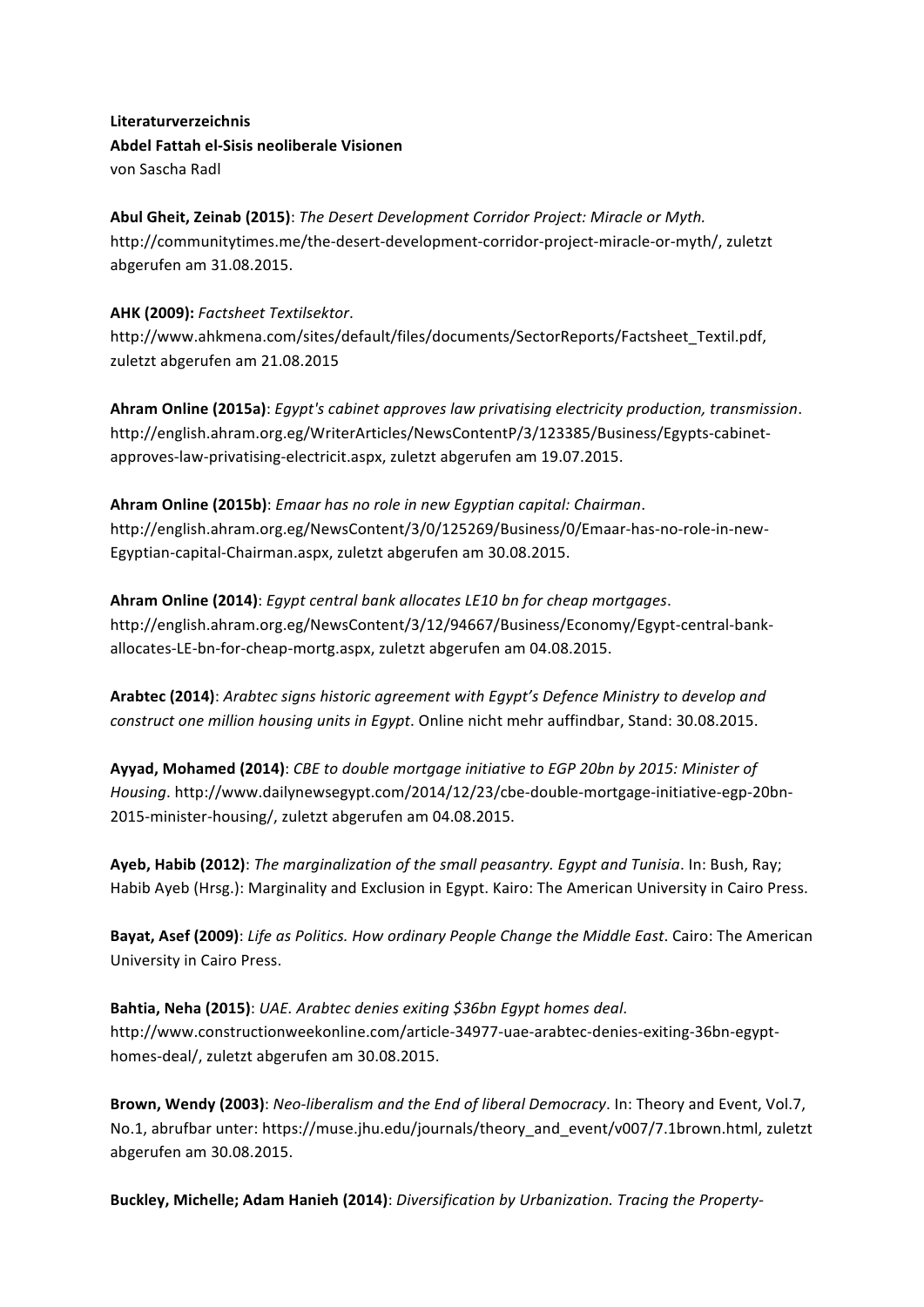*Finance Nexus in Dubai and the Gulf.* In: International Journal of Urban and Regional Research, vol. 38.1, S.155-175.

**Castel, Vincent (2012)**: *Reforming Energy Subsidies in Egypt*. http://www.afdb.org/fileadmin/uploads/afdb/Documents/Publications/ECON%20Vincent%20notes% 20mars%202012\_ECON%20Vincent%20notes%20mars%202012.pdf, zuletzt abgerufen am 19.07.2015.

**CIA (2015):** *The World Fact Book. Egypt*. https://www.cia.gov/library/publications/the-worldfactbook/geos/eg.html, zuletzt abgerufen am 01.08.2015.

**Daily Mail (2014):** Fitch raises Egypt's credit rating to 'B'. http://www.dailymail.co.uk/wires/afp/article-2881352/Fitch-raises-Egypts-credit-rating-B.html, zuletzt abgerufen am 27.08.2015.

**Denis, Eric (2006)**: *Cairo as Neo-Liberal Capital?* From Walled City to Gated Communities. In: Singerman, Diane; Paul Amar: Cairo Cosmopolitan. Politics, Culture, and Urban Space in the New Globalized Middle East. Kairo: The American University in Cairo Press.

**Egypt The Future (2015a)**: *Agriculture*. https://www.egyptthefuture.com/sector/agriculture-2/, zuletzt abgerufen am 19.07.2015.

**Egypt The Future (2015b)**: *Manufacturing*. http://www.egyptthefuture.com/sector/manufacturing/, zuletzt abgerufen am 19.08.2015.

Egyptian Chronicles (2015): #SisiLeaks. Episode3 "A Hotline to the Prosecutor General Office". http://egyptianchronicles.blogspot.de/2015/01/sisileaks-episode-3-hotline-to.html, zuletzt abgerufen am 30.08.2015.

**EITP** (unbk.): *Free Zones.* http://www.tpegypt.gov.eg/Eng/FreeZone.aspx, zuletzt abgerufen am 22.08.2015. 

**El-Baz, Farouk (unbk.)**: *The Development Corridor*. 

http://faroukelbaz.com/index.php?option=com\_content&view=article&id=22&Itemid=59, zuletzt abgerufen am 30.08.2015.

**Emaar (2015)**: *Cairo Gate is Billed as the Largest Lifestyle and Entertainment Mall in Egypt.* http://www.emaar.com/en/what-we-do/communities/egypt/cairo-gate.aspx, zuletzt abgerufen am 30.08.2015.

**European Commission (2015)**: *European Union. Trade in goods with Egypt.* http://trade.ec.europa.eu/doclib/docs/2006/september/tradoc\_113375.pdf, zuletzt abgerufen am 20.08.2015. 

**Ezzat, Dina (2013)**: *Morsi's first arab summit*. http://weekly.ahram.org.eg/News/2011/17/Morsi%E2%80%99s-first-Arab-summit.aspx, zuletzt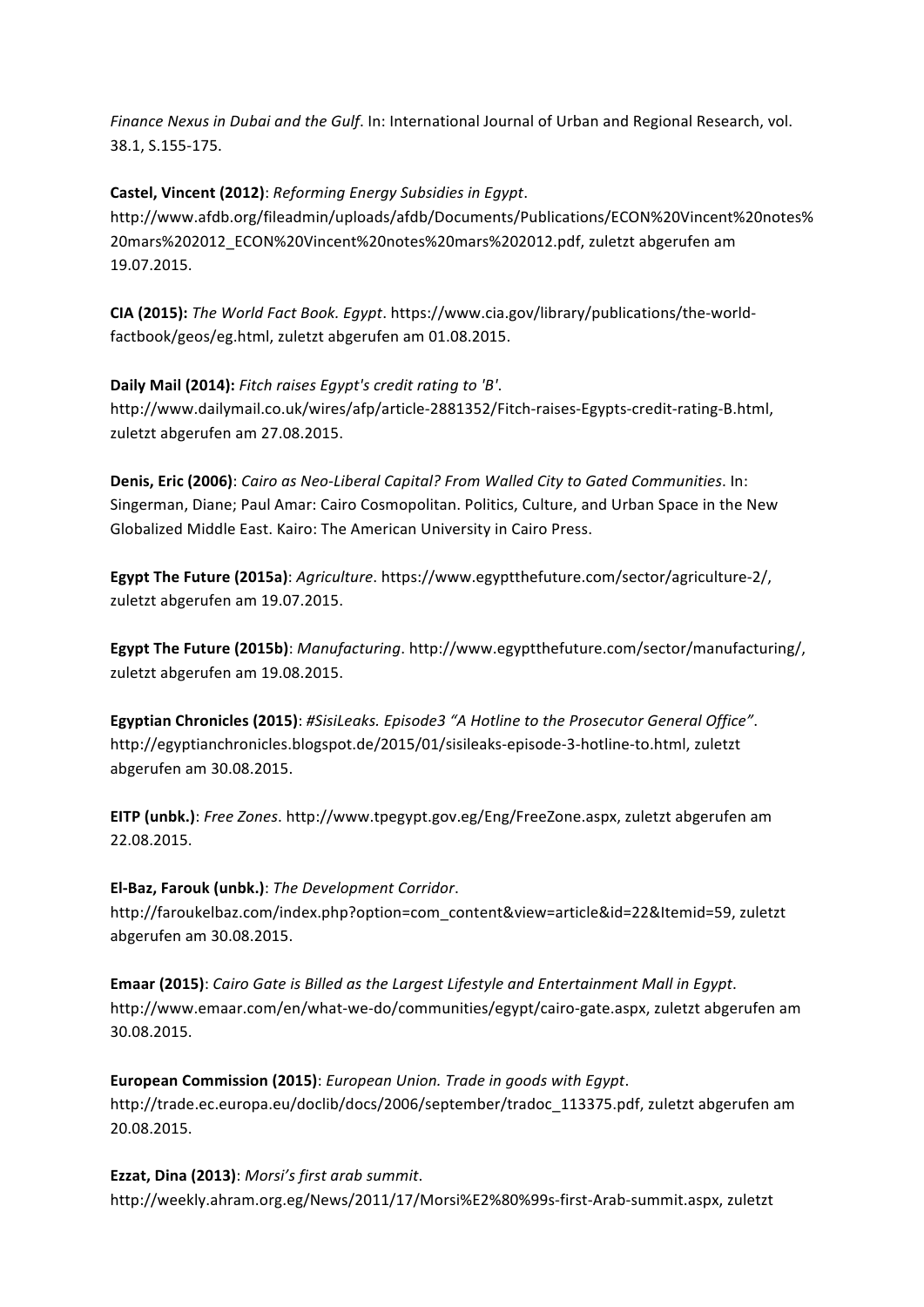abgerufen am 30.08.2015.

**Farid, Doraa (2014)**: *Cabinet expands access to mortgage assistance*. http://www.thedailynewsegypt.com/?p=229652, zuletzt abgerufen am 04.08.2015.

**Farouk, Ehab et al. (2014)**: Al-Futtaim to invest \$700 mln in Egypt after dispute settled. http://www.reuters.com/article/2014/11/25/egypt-settlement-alfuttaim-idUSL6N0TF30H20141125, zuletzt abgerufen am 30.08.2015

**Fick, Maggie et al. (2014)**: *Exclusive. Egypt turns to Western advisers, signaling possible reforms – sources*. http://www.reuters.com/article/2014/06/06/us-egypt-sisi-reformsidUSKBN0EH1UY20140606, zuletzt abgerufen am 30.08.2015.

**GOPP** (2009): *Vision of Cairo 2050. Within a national vision of Egypt.* https://cairofrombelow.files.wordpress.com/2011/08/cairo-2050-vision-v-2009-gopp-12-mb.pdf, zuletzt abgerufen am 04.08.2015.

**GTAI** (2015): *Lohn- und Lohnnebenkosten-* Ägypten.

https://www.gtai.de/GTAI/Navigation/DE/Trade/Maerkte/Geschaeftspraxis/lohn-undlohnnebenkosten,t=lohn-und-lohnnebenkosten-aegypten,did=1184932.html, zuletzt abgerufen am 21.08.2015. 

Hafez, Tamer (2014): Farmers fear for future as fertilizer costs spike. https://www.zawya.com/story/Egyptian\_farmers\_concerned\_as\_fertilizer\_costs\_spike-ZAWYA20141221075955/, zuletzt abgerufen am 20.07.2015.

Halime, Farah (2014): *Egypt's mafia fund*. http://www.dailynewsegypt.com/2014/01/13/egyptsmafia-fund/, zuletzt abgerufen am 30.08.2015.

Hanieh, Adam (2011): Beyond Mubarak: Reframing the "Politics" and "Economics" of Egypt's Uprsising. In: Studies in Political Economy, vol. 87, S.7-27.

Halime, Farah (2014): *Egypt's mafia fund*. http://www.dailynewsegypt.com/2014/01/13/egyptsmafia-fund/, zuletzt abgerufen am 30.08.2015.

Harvey, David (2012): *Kapitalismuskritik. Die urbanen Wurzeln der Finanzkrise. Den antikapitalistischen Übergang organisieren*. Hamburg: VSA Verlag.

Harvey, David (2007): A brief History of Neoliberalism. Oxford; New York: Oxford University Press.

**Hinnebusch, Raymond A. (1993)**: *Class, State and the Reversal of Egypt's Agrarian Reform. In: Middle* East Research and Information Project, vol. MER 184. http://www.merip.org/mer/mer184/classstate-reversal-egypts-agrarian-reform, zuletzt abgerufen am 21.07.2015.

**HSBC (2014):** *MENA industry report: Cairo cuts costly electricity subsidies.* https://globalconnections.hsbc.com/uae/en/articles/cairo-cuts-costly-electricity-subsidies, zuletzt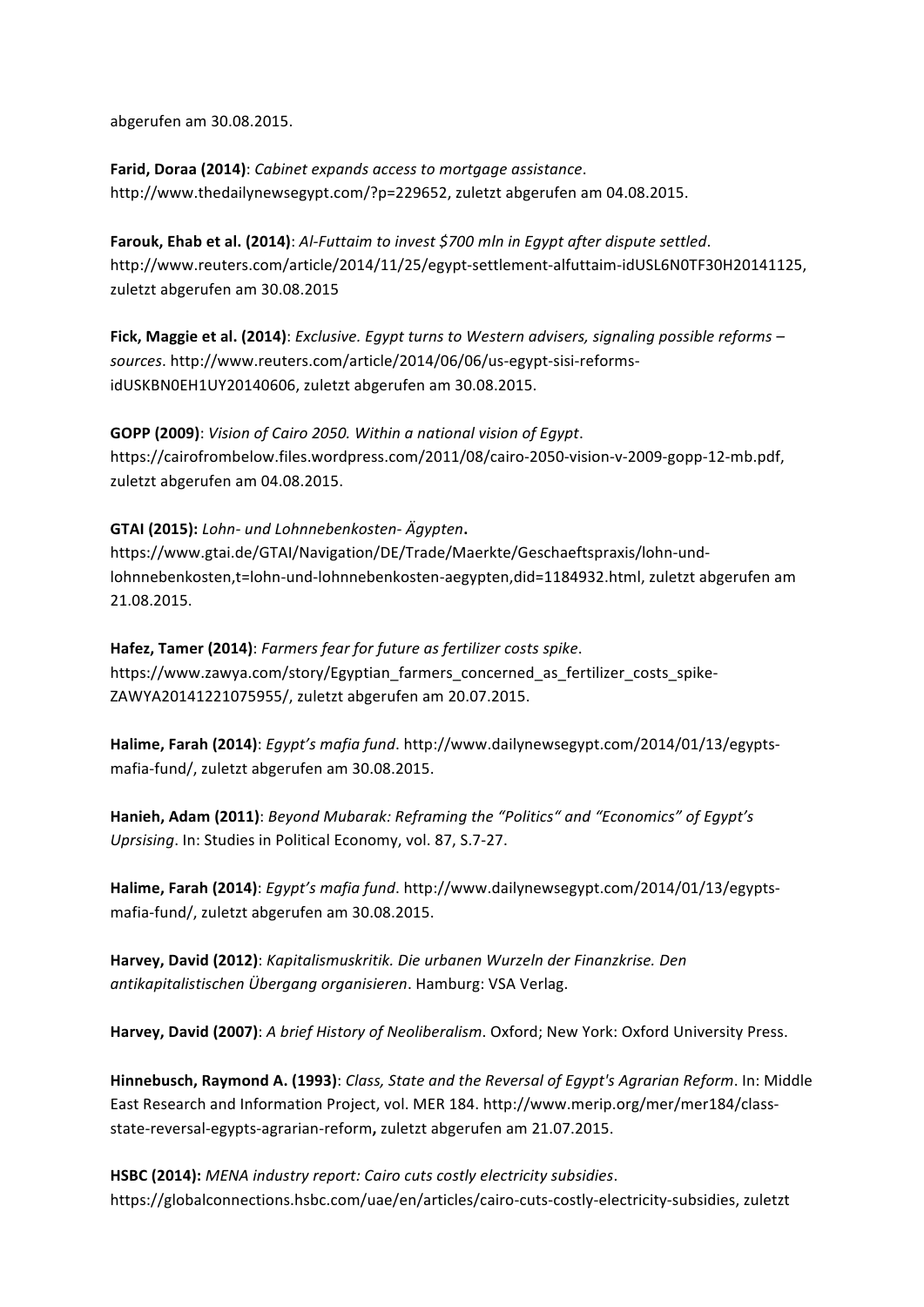abgerufen am 19.07.2015. 

**IBP (2015):** *Islam. Investment Laws in Muslim Countries Handbook. Volume 1. Investment Laws, Regulations and Opportunities in Selected Countries*. Washington: International Business Publications USA. 

**Idem. Oliver (2015)**: Ägypten baut den Energiesektor um. http://www.gtai.de/GTAI/Navigation/DE/Trade/Maerkte/suche,t=aegypten-baut-den-energiesektorum,did=1189088.html, zuletzt abgerufen am 19.07.2015.

**Interview März 2015**, geführt vom Verfasser am 14.03.2015 in 6th of October City.

**Jackson, Tom (2015)**: Qalaa bets on Egyptian reform and recovery. http://africanbusinessmagazine.com/finance/investment/qalaa-bets-on-egyptian-reform-andrecovery/, zuletzt abgerufen am 30.08.2015.

Kelly, Colin P. et al. (2015): *Climate change in the Fertile Crescent and implications of the recent Syrian drought*. In: PNAS, vol. 112, no.11, S. 3241–3246.

Kerr, Simeon et al. (2014): UAE focuses on economic reform in Egypt in battle against Islamism. http://www.ft.com/intl/cms/s/0/fa674ef0-f187-11e3-9161-00144feabdc0.html, zuletzt abgerufen am 30.08.2015. 

**Majid Al Futtaim (2015)**: *Majid Al Futtaim Finalizes Agreements with the Egyptian Government;* Boosting its Local Investments to Over EGP22.5 Billion. http://www.majidalfuttaim.com/en/news/majid-al-futtaim-holding/media-centre/mediareleases/majid-al-futtaim-finalizes-agreements-with-the-egyptian-government-boosting-its-localinvestments-to.html, zuletzt abgerufen am 30.08.2015.

**Mohie, Mostafa (2015)**: The Maspero Triangle: Necessary demolition or forced eviction. http://www.madamasr.com/sections/politics/maspero-triangle-necessary-demolition-or-forcedeviction, zuletzt abgerufen am 30.08.2015.

**Moody's Investor Service (2015)**: *Rating Action. Moody's upgrades Egypt to B3 with a stable outlook.* https://www.moodys.com/research/Moodys-upgrades-Egypt-to-B3-with-a-stable-outlook-- PR 320392, zuletzt abgerufen am 27.08.2015.

**NGC (2015)**: *N Gage Consulting. Export Subsidy Program.* http://www.ngageconsulting.com/Export%20Subsidy%20Report%20v10.pdf, zuletzt abgerufen am 19.07.2015.

**PDPUA (2014)**: *Why informal areas. The emergence of informal Cairo and current challenges for urban development*. http://egypt-urban.net/why-informal-areas/, zuletzt abgerufen am 04.08.2015. 

Roy-Mukherjee, Shampa (2015): Connecting the Dots: The Washington Consensus and the 'Arab Spring'. In: Journal of Balkan and Near Eastern Studies, 17:2, S.141-158.